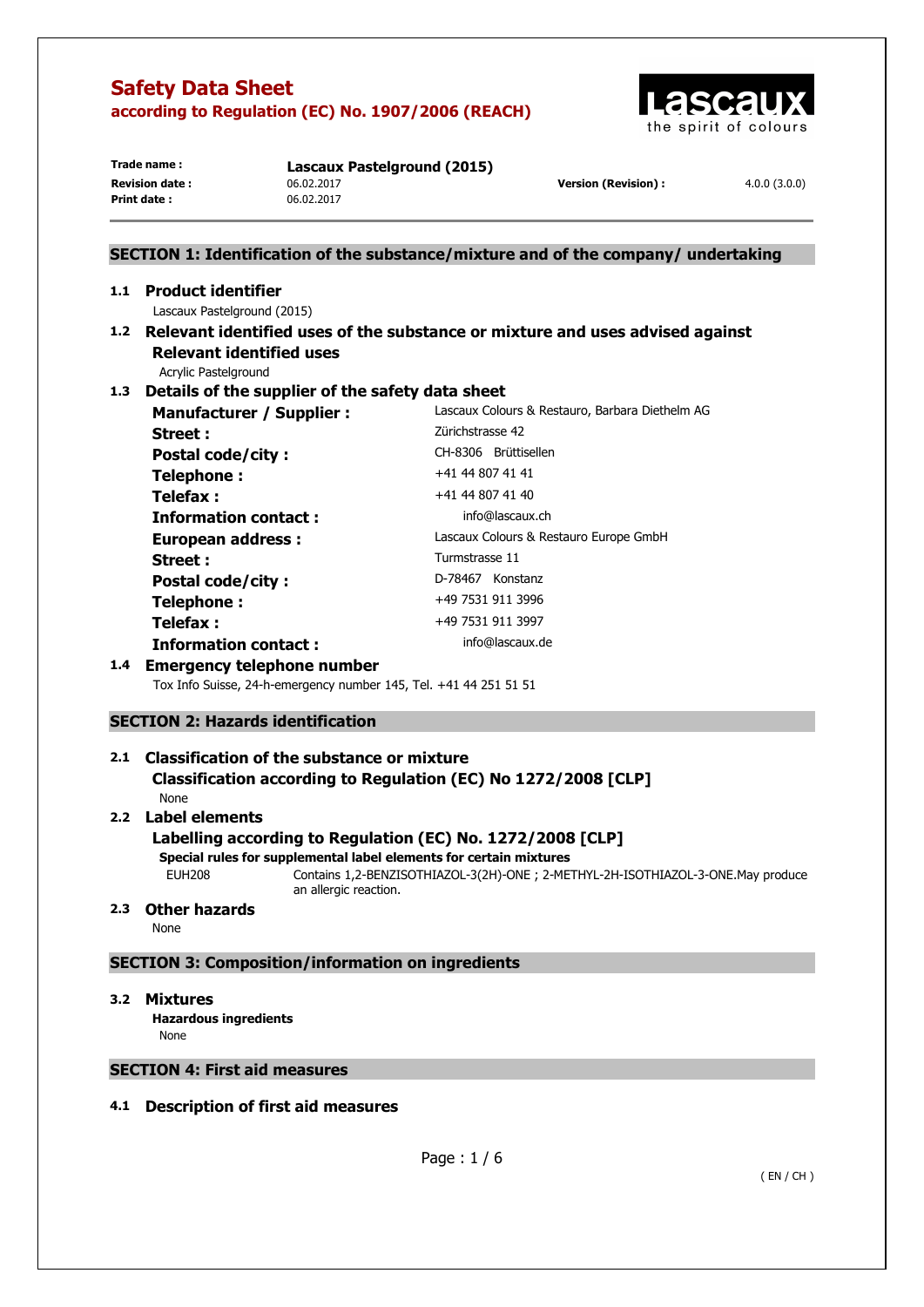**Print date :** 06.02.2017



| i rage name :         |  |
|-----------------------|--|
| <b>Revision date:</b> |  |
| Print date:           |  |

**Trade name : Lascaux Pastelground (2015)**

**Revision date :** 06.02.2017 **Version (Revision) :** 4.0.0 (3.0.0)

#### **General information**

In all cases of doubt, or when symptoms persist, seek medical attention. Never give anything by mouth to an unconscious person.

## **Following inhalation**

Take the casualty into the fresh air and keep warm. Keep at rest. Irregular breathing/no breathing: artificial respiration. Unconsciousness: lateral position - call a physician.

#### **In case of skin contact**

Wash away with soap and water and rinse. Do NOT use solvents or thinners.

#### **After eye contact**

Remove contact lenses, keep eyelids open. Flush with plenty of water (10 - 15 min.). Call a physician.

#### **After ingestion**

Contact a doctor immediately. Keep at rest. Do not induce vomiting.

#### **4.2 Most important symptoms and effects, both acute and delayed**  No information available.

## **4.3 Indication of any immediate medical attention and special treatment needed**  None

# **SECTION 5: Firefighting measures**

## **5.1 Extinguishing media**

**Suitable extinguishing media**  Alcohol resistant foam, CO2, powders, water spray. **Unsuitable extinguishing media**  Waterjet.

# **5.2 Special hazards arising from the substance or mixture**

# Fire will produce dense black smoke. Exposure to decomposition products may cause a health hazard.

# **5.3 Advice for firefighters**

# **Special protective equipment for firefighters**

Appropriate breathing apparatus may be required.

# **5.4 Additional information**

Do not allow the quenching water into the sewage system.

# **SECTION 6: Accidental release measures**

# **6.1 Personal precautions, protective equipment and emergency procedures**

Keep away from ignition sources and provide for good ventilation. Refer to protective measures listed in sections 7 and 8.

# **6.2 Environmental precautions**

If the product contaminates lakes, rivers or sewages, inform appropriate authorities in accordance with local regulations.

# **6.3 Methods and material for containment and cleaning up**

#### **For cleaning up**

Contain and collect spillage with non-combustible absorbent materials, e.g. sand, earth, vermiculite, diatomaceous earth and place in container for disposal according to local regulations (see section 13). Clean preferabily with a detergent; avoid use of solvents.

# **6.4 Reference to other sections**

None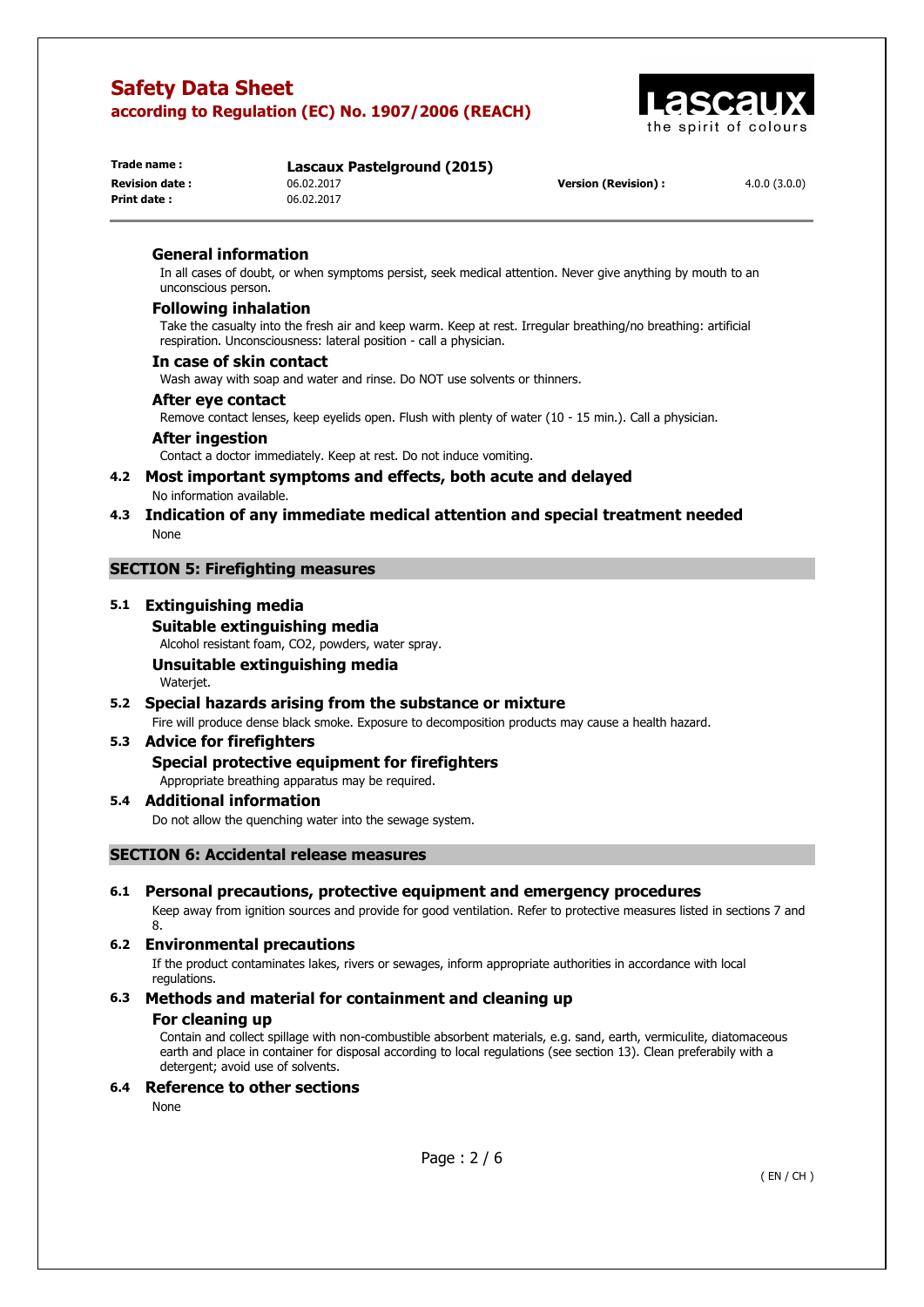

**Print date :** 06.02.2017

**Trade name : Lascaux Pastelground (2015) Revision date :** 06.02.2017 **Version (Revision) :** 4.0.0 (3.0.0)

#### **SECTION 7: Handling and storage**

## **7.1 Precautions for safe handling**

Do not eat or drink during work - no smoking. Comply with the health and safety at work laws. For personal protection see Section 8.

## **7.2 Conditions for safe storage, including any incompatibilities Requirements for storage rooms and vessels**

No particular measures required.

**Hints on joint storage** 

**Storage class ( D ) :** 12 **Storage class (TRGS 510) ( D ) :** 12

#### **Further information on storage conditions**

Always keep in containers of same material as the original one. See also instructions on the label. Avoid heating and direct sunlight. Keep containers dry and cool. Comply with the health and saftey at work laws.

#### **7.3 Specific end use(s)**

None

#### **SECTION 8: Exposure controls/personal protection**

#### **8.1 Control parameters**

None

#### **8.2 Exposure controls**

#### **Personal protection equipment**

**Eye/face protection** 

Wear protective glasses in case of splashes.

#### **Skin protection**

#### **Body protection**

After skin contact wash thorougly with soap and water or use recognised skin cleanser. Do Not use solvents or thinners.

# **SECTION 9: Physical and chemical properties**

#### **9.1 Information on basic physical and chemical properties**

#### **Appearance**

**Physical state :** Liquid.

**Colour :** buff white

#### **Odour**

Poor, characteristic.

#### **Safety relevant basis data**

| Initial boiling point and boiling<br>range: | (1013 hPa) | approx. | 100            | °C                |
|---------------------------------------------|------------|---------|----------------|-------------------|
| Flash point:                                |            |         | not applicable |                   |
| Vapour pressure :                           | (50 °C )   | approx. | 120            | hPa               |
| Density :                                   | (20 °C)    | approx. | 1.4            | q/cm <sup>3</sup> |
| pH:                                         |            | approx. | 9,5            |                   |
| <b>Viscosity:</b>                           | (20 °C )   | approx. | $3000 - 4000$  | mPa.s             |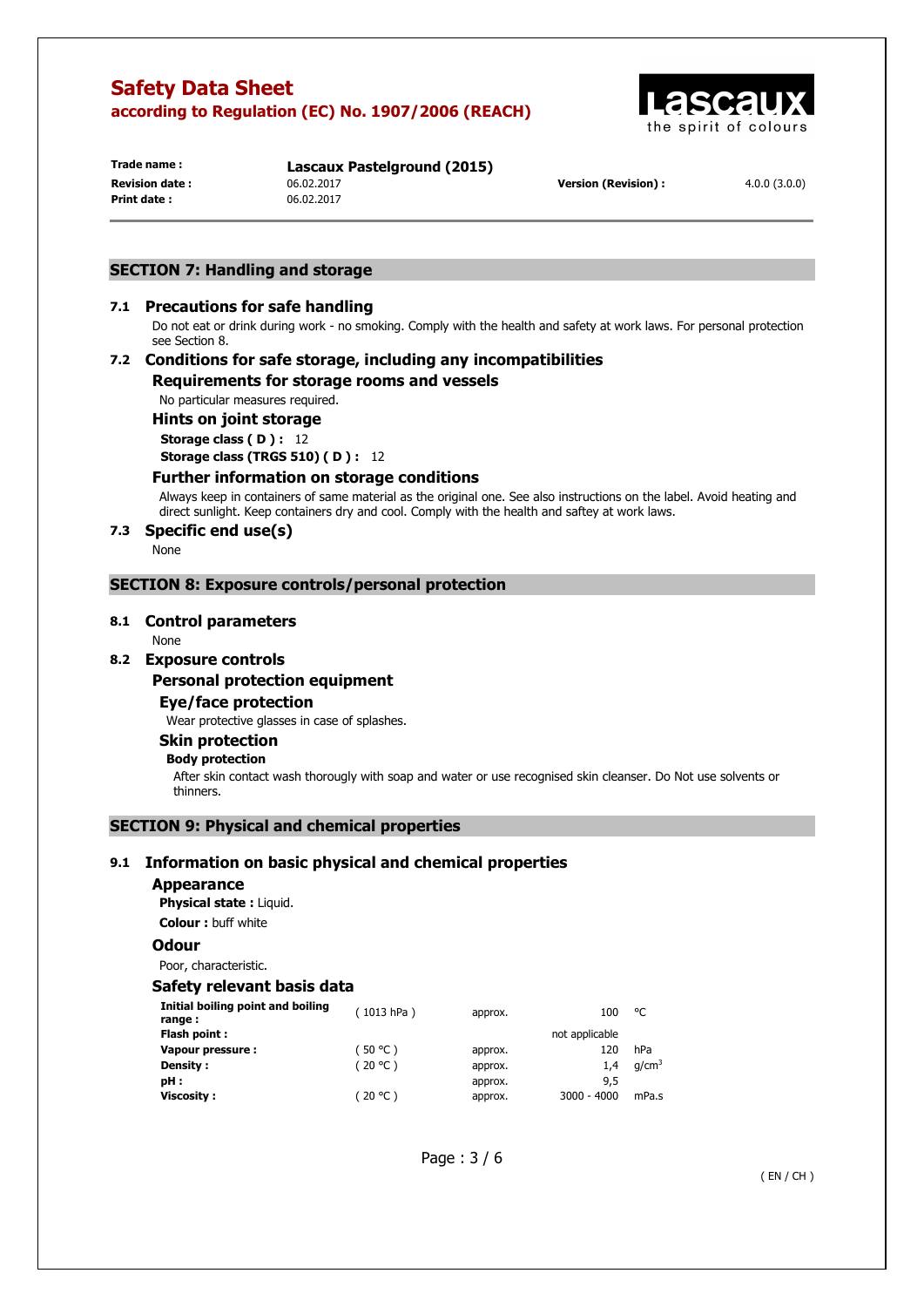

**Trade name : Lascaux Pastelground (2015) Print date :** 06.02.2017

**Revision date :** 06.02.2017 **Version (Revision) :** 4.0.0 (3.0.0)

## **9.2 Other information**

None

#### **SECTION 10: Stability and reactivity**

#### **10.1 Reactivity**

No information available.

- **10.2 Chemical stability**  No information available.
- **10.3 Possibility of hazardous reactions**  No information available.
- **10.4 Conditions to avoid**  Stable under recommended storage and handling conditions(See section 7).

# **10.5 Incompatible materials**

No information available.

# **10.6 Hazardous decomposition products**

When exposed to high temperatures may produce hazardous decomposition products such as carbon monoxide and dioxide, smoke, oxides of nitrogen.

#### **SECTION 11: Toxicological information**

#### **11.1 Information on toxicological effects**  No information available.

#### **SECTION 12: Ecological information**

#### **12.1 Toxicity**

No information available.

**12.2 Persistence and degradability**  No information available.

#### **12.3 Bioaccumulative potential**  No information available.

#### **12.4 Mobility in soil**  No information available.

**12.5 Results of PBT and vPvB assessment**  No information available.

**12.6 Other adverse effects** 

No information available. **12.7 Additional ecotoxicological information** 

There are no data available on the product itself.

#### **SECTION 13: Disposal considerations**

Contaminated packaging must be emptied of all residues and, following appropriate cleaning, may be sent to a recycling plant. Uncleaned packaging must be disposed of in the same manner as the medium.

# **13.1 Waste treatment methods Product/Packaging disposal**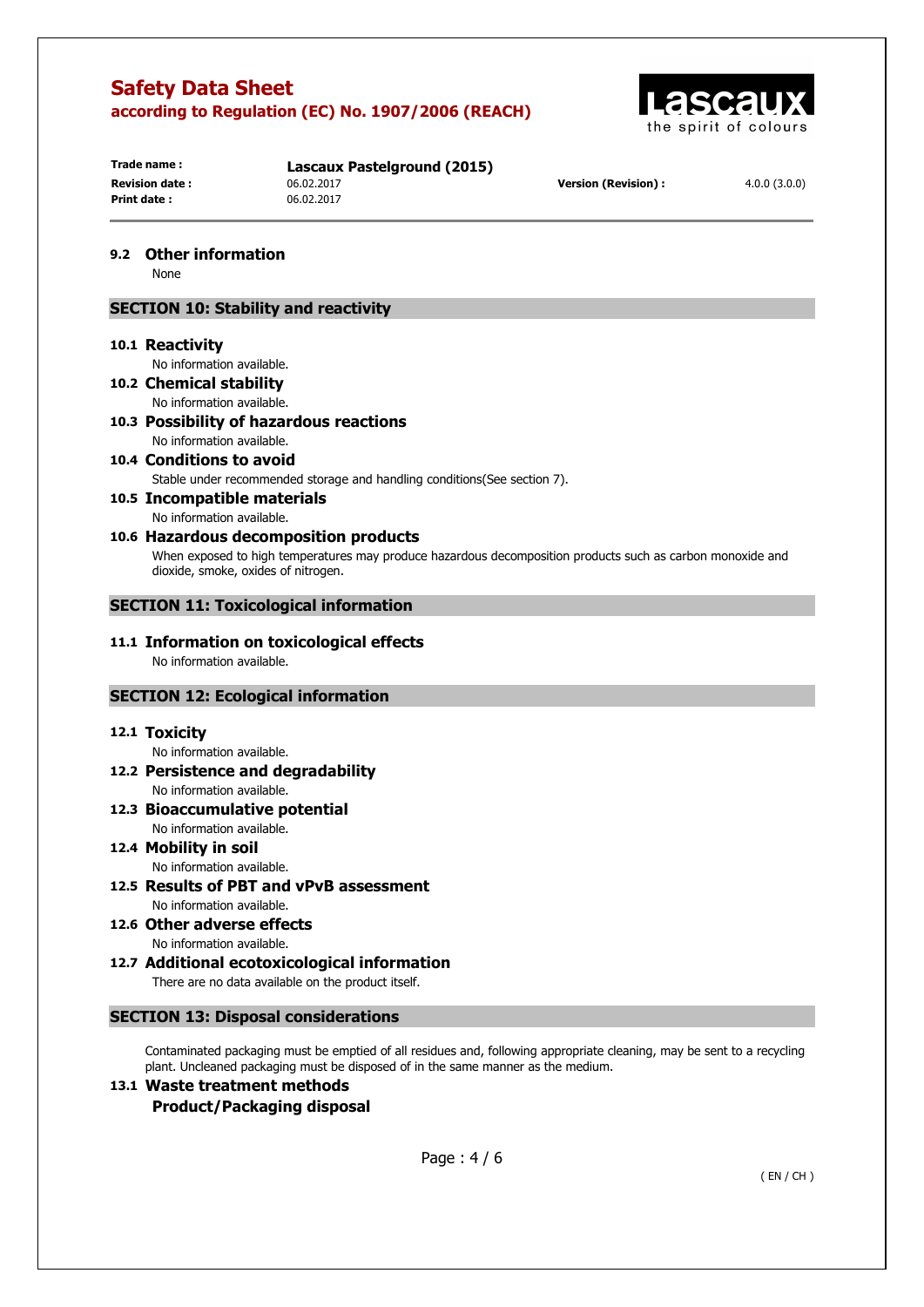

**Print date :** 06.02.2017

**Trade name : Lascaux Pastelground (2015) Revision date :** 06.02.2017 **Version (Revision) :** 4.0.0 (3.0.0)

**Waste codes/waste designations according to EWC/AVV**  08 01 12: Waste paint and varnish other than those mentioned in 08 01 11.

# **SECTION 14: Transport information**

#### **14.1 UN number**

No dangerous good in sense of these transport regulations.

- **14.2 UN proper shipping name**  No dangerous good in sense of these transport regulations. **14.3 Transport hazard class(es)**  No dangerous good in sense of these transport regulations.
- **14.4 Packing group**  No dangerous good in sense of these transport regulations.
- **14.5 Environmental hazards**  No dangerous good in sense of these transport regulations.
- **14.6 Special precautions for user**  None

#### **SECTION 15: Regulatory information**

# **15.1 Safety, health and environmental regulations/legislation specific for the substance or mixture**

#### **National regulations**

U.S.A. Conforms to ASTM D-4236. "No health labeling required" **Technische Anleitung Luft (TA-Luft) ( D ) :**  Weight fraction (Number 5.2.5. I) :  $< 5$  % **Water hazard class (WGK)** 

Class ( D ) : 1 (Slightly hazardous to water) Classification according to VwVwS

#### **15.2 Chemical safety assessment**

No information available.

#### **SECTION 16: Other information**

#### **16.1 Indication of changes**

None

# **16.2 Abbreviations and acronyms**

None

- **16.3 Key literature references and sources for data**  None
- **16.4 Classification for mixtures and used evaluation method according to regulation (EC) No 1272/2008 [CLP]**

No information available.

# **16.5 Relevant H- and EUH-phrases (Number and full text)**

# **16.6 Training advice**

None

None

# **16.7 Additional information**